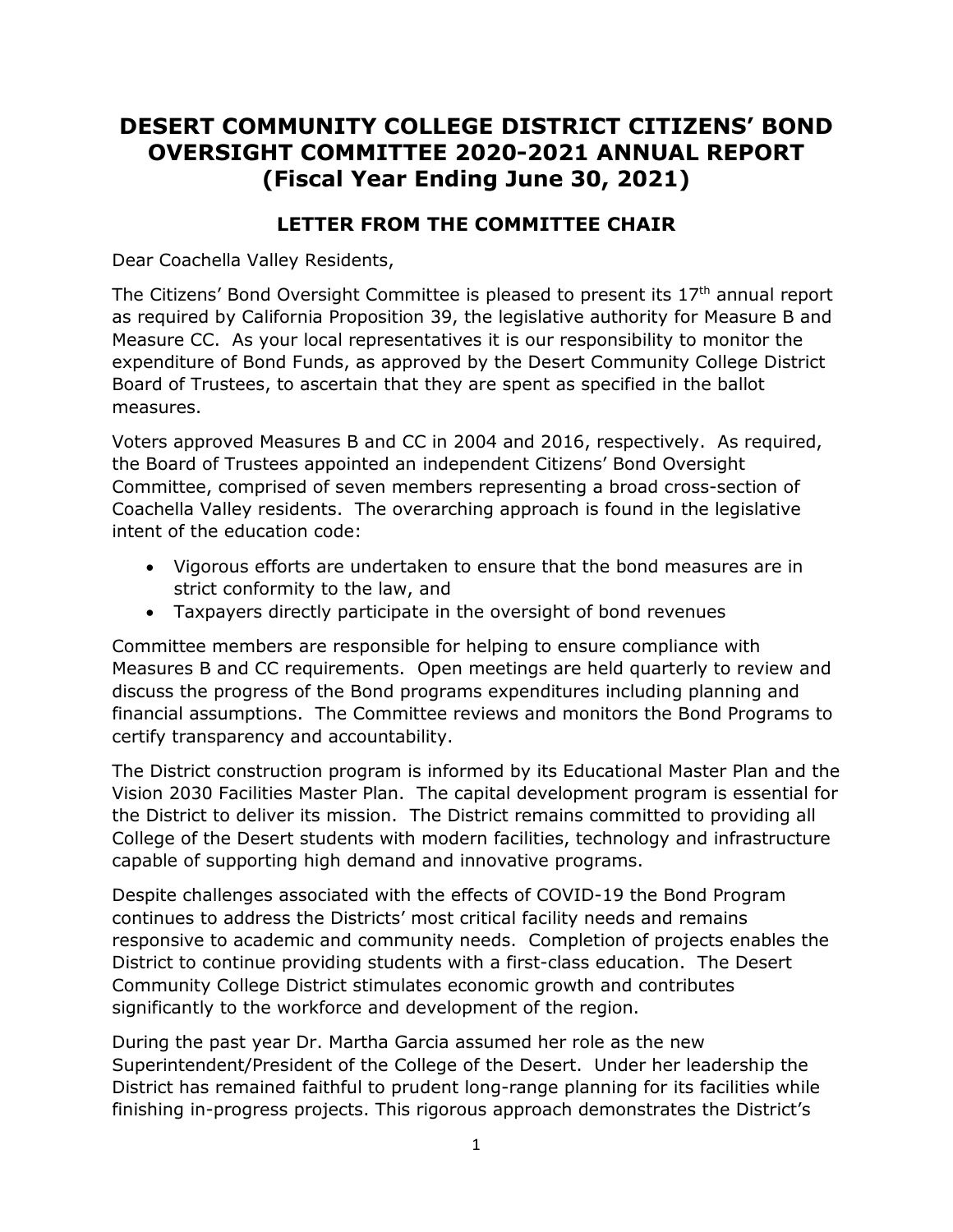ongoing commitment to quality and accessible education. In addition to finalizing the central campus restoration in Palm Desert, the District is actively working on the planning and design to renovate the current athletics stadium and fields. The District is also expanding instruction, student services and child development facilities at its Indio Center. Consistent with the Facilities Master Plan, the District continues planning for a new automotive technology training facility in the Coachella Valley. Planning also continues for the Palm Springs Development Project in downtown Palm Springs.

As Chair of the Committee I state that, to the best of my knowledge based on current audit reports and regular reporting by the District to the Committee, the Citizens' Bond Oversight Committee finds that the Desert Community College District is in full compliance with the responsibilities as described in Article XIIIA, Section 1(b) and (3) of the California State Constitution, which addresses bond indebtedness incurred by a community college district.

Sincerely,

Andrew L. Harker, 2021-2022 Citizens' Bond Oversight Committee Chair

## **OVERVIEW OF DISTRICT BOND PROGRAM**

The Board of Trustees of the Desert Community College District, along with the Superintendent/President, continuously evaluates the Districts' most significant facilities needs in the context of Bond Measure language informed by critical facility needs. Safety issues, enrollment patterns, energy usage and technology needs are all considered in developing the specific scope of capital projects. The Educational Master Plan identifies strategies for the College to continue serving students and the communities of the growing Coachella Valley. The Mission, Vision and Values statements are the highest-level driver for the Educational Master Plan. These statements and the Board-adopted Strategic Master Plan are kept firmly in the forefront as various planning activities occur. For example, the District's Enrollment Management Committee contributes significantly to the District Enrollment Management Plan and addresses recent reductions in actual enrollments primarily associated with COVID-19. Bond funds help realize the vision laid out in the Strategic Master Plan and the Educational Master Plan. In 2019, the District approved a new Facilities Master Plan providing a roadmap for facilities development. In developing the scope of projects for the Facilities Master Plan, the District employees and students prioritized health and safety needs. The Board of Trustees also conducted independent facilities evaluations and received public input on the scope of the projects to be funded.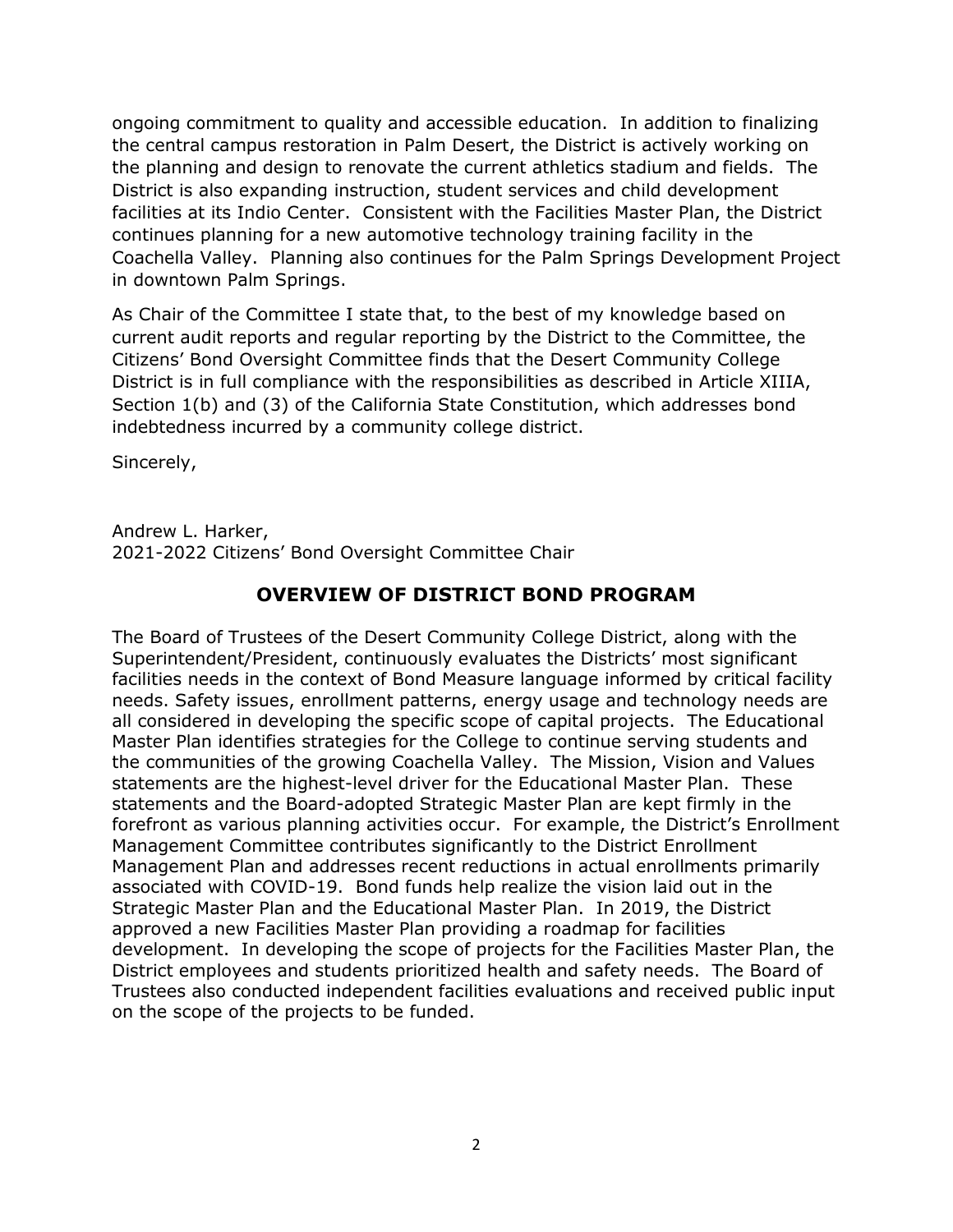### **MEASURE B**

In March 2004, the citizens of Coachella Valley approved a General Obligation Bond Measure of \$346.5 million to fund facilities and projects to train residents for jobs, prepare students for four-year colleges and accommodate increasing student enrollment at College of the Desert by:

- Expanding nursing, police and fire-fighting training facilities;
- Repairing sewer systems, leaky roofs, decaying walls, plumbing and electrical systems;
- Upgrading and/or adding classrooms for computer technology;
- Improving, acquiring, constructing, equipping buildings, sites, classrooms, and
- Acquiring sites and developing facilities in the Coachella Valley.

## **MEASURE CC**

In November 2016 a \$577.8 million Bond Measure to invest in the future of the College, its students and the Coachella Valley community was passed. It was approved by more than seventy-one percent of voters. Funds will be dedicated to building new classrooms and class laboratories throughout the valley and expanding educational opportunities and access to meet the expanding needs of the community and economy. College of the Desert will meet these expectations by:

- Upgrading nursing, first responder, law enforcement, job and career training classrooms;
- Expanding career and support facilities for veterans;
- Improving and developing science labs, electrical systems and computer technology;
- Repairing leaky roofs, restrooms and disabled accessibility, and
- Acquiring, constructing and repairing facilities, sites and equipment.

## **PURPOSE OF THE CITIZENS' BOND OVERSIGHT COMMITTEE**

Measures B and CC were approved under the requirements of California's Proposition 39, the Strict Accountability in Local School Construction Bonds Act, passed by state voters in 2000. As required by Proposition 39, the committee members consist of representatives from taxpayers' groups, local businesses and industries, senior citizen organizations and students.

Since September 2004, the Committee has met regularly to review the College's Bond-Funded Construction Program and that the College is adhering to the requirements of Proposition 39, including spending Bond Funds only on those projects identified in Measures B and CC approved by the voters.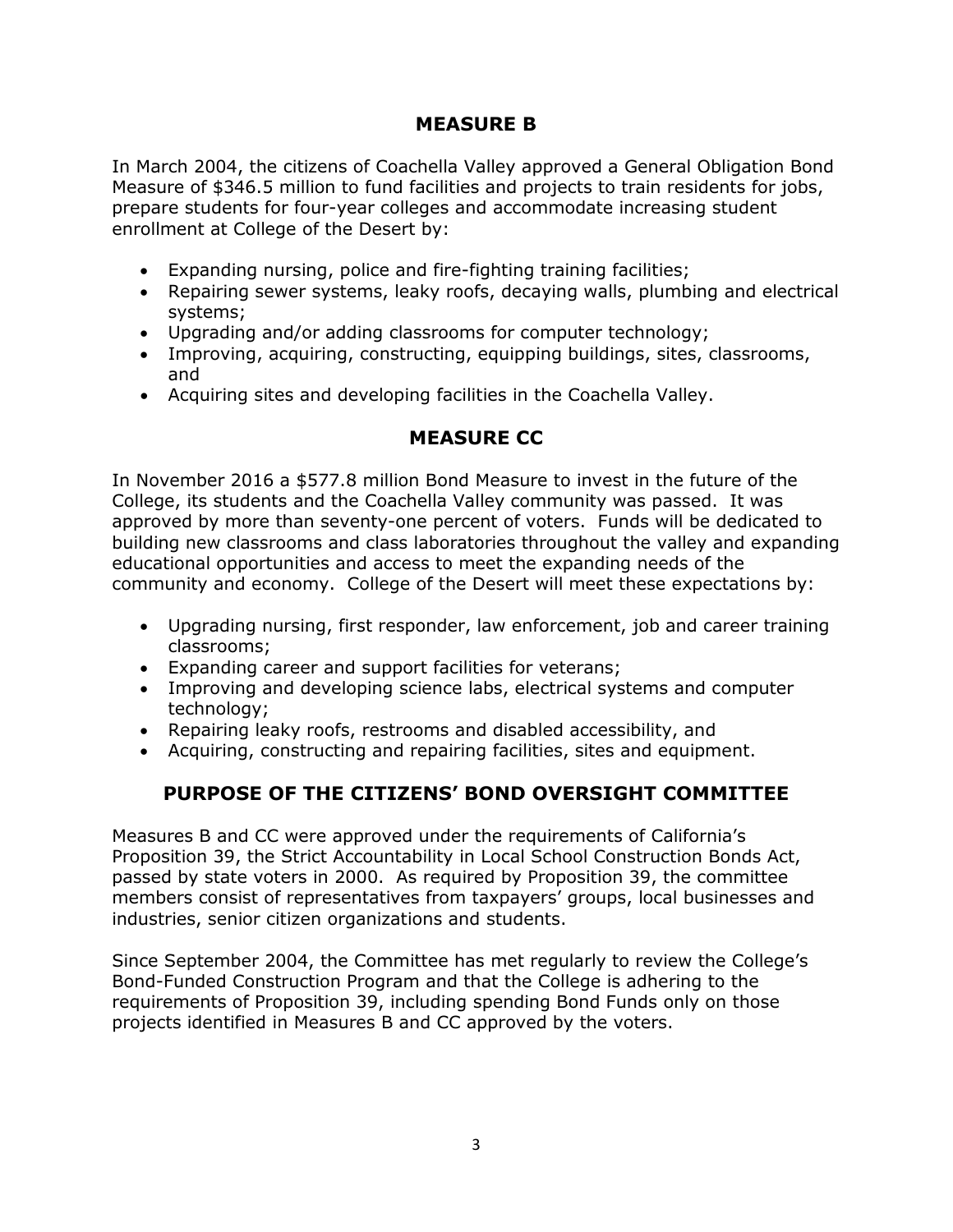### **BOND OVERSIGHT COMMITTEE MEMBERS**

Proposition 39 requires that the District form a Citizens' Bond Oversight Committee to review expenditures and safeguard that Bond Funds are spent according to their legal purposes.

This includes all \$924.3 million in bonds approved by voters and issued since March 2004 for Desert Community College District construction and campus renovations. The Committee is responsible for checking the annual financial and performance audit reports as well as project progress reports.

The 2020-2021 Committee members were:

- Mr. Steven Bayard, Chair, Member-at-Large, East Valley Representative
- Ms. Becky Broughton, Business Representative
- Ms. Margie Eklund, Senior Citizen Group Representative
- Mr. Andrew L. Harker, Ed.D., Vice Chair, Member-at-Large, West Valley Representative
- ▶ Ms. Diane M. Rubin, College Support Organization Representative
- Ms. Maria Cuautle, Student Representative

The 2021-2022 Committee members are:



- Ms. Becky Broughton, *Business Representative*
- Ms. Margie Eklund, *Senior Citizen Group Representative*
- Andrew L. Harker, Ed.D., *Chair, Member-at-Large, West Valley Representative*
- Ms. Diane M. Rubin, CPA, *Vice Chair, College Support Organization Representative*
- Mr. Ernesto Rios, *Member-at-Large, East Valley Representative*
- Mr. Richard D. "Rick" Seeley, *Taxpayers Association Representative*
- Ms. Ariana Muniz, *Student Representative*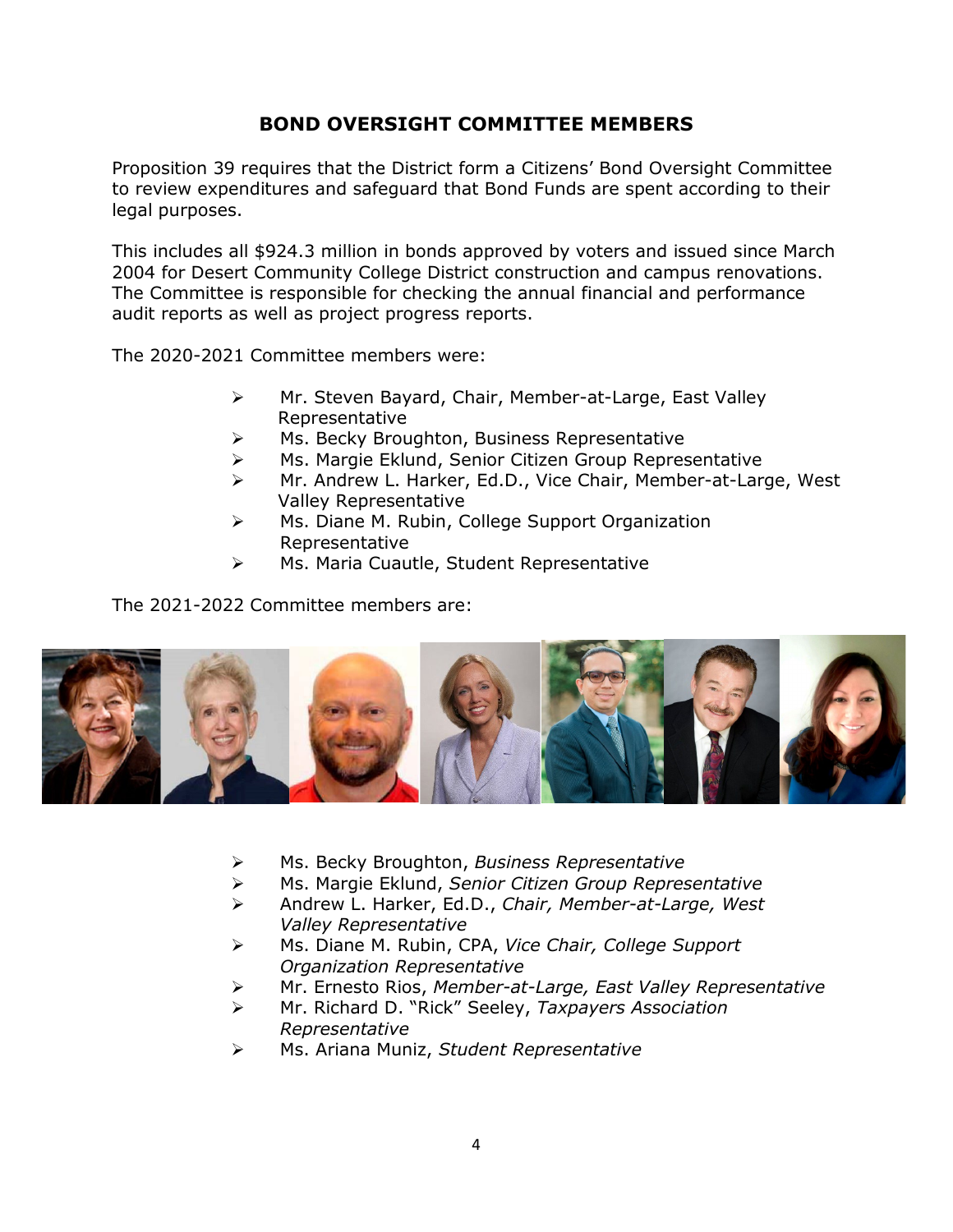### **PROGRAM MANAGEMENT TEAM**

- Mr. John Ramont, *Vice President, Administrative Services*
- Mr. John O. White, *Executive Director, Bond Program and Facilities Planning*
- Mr. Mac McGinnis, *Program Manager, Bond Management Office, MAAS*

### **SEVENTEENTH YEAR REPORT: MEASURES B & CC PROJECTS IN PROGRESS**

Desert Community College District serves students in the Coachella Valley seeking to enhance their lives through education. Meeting the instructional needs of students necessitates the provision of modern teaching and learning facilities and support spaces to meet these demands. The District has executed a building program that is guided by its planning documents and responds to facilities needs of capital renewal and replacement, seismic, safety, accessibility, sustainability and building code requirements, along with the need to update infrastructure and information technology. The District accepts its responsibilities as stewards of the bond resources and has committed to comply with bond language requirements and the expectations of Coachella Valley citizens. In addition, the District is committed to achieving a high return on investment for the community. Planning continues for the Indio Center, the Palm Springs Development Project and the Palm Desert Campus and other District sites as part of capital development.



# **PALM DESERT CAMPUS**

#### Palm Desert Campus New Stadium and Fields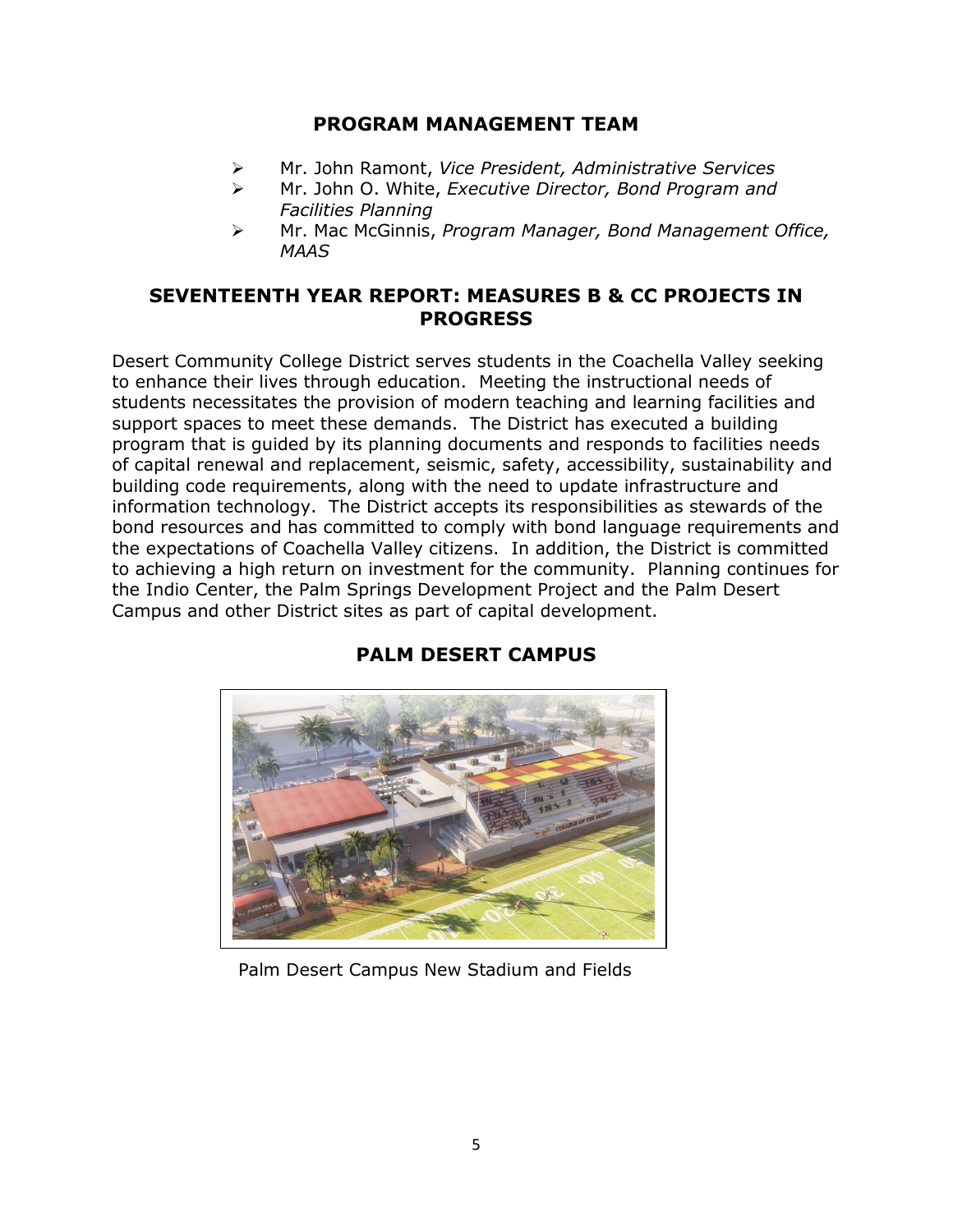

Palm Desert Campus Stadium Entrance

Plans for the Palm Desert Campus include renovating antiquated facilities that accommodate instruction and student programs consistent with the Facilities Master Plan. In particular, the agriculture program is being upgraded with an exterior canopy along with minor improvements to the Child Development Center which will add several outdoor sinks. In addition, an athletics facilities feasibility analysis was completed in 2020 and a scope of work was approved for the new project. The project will demolish the existing football stadium and construct a new 20,000 square foot stadium building which will house team locker rooms and associated support spaces. In addition, the project will install new sports lighting at both the football and soccer fields and create new landscaping and a renovated parking lot. The Athletics Stadium and Fields Project is funded using Measure CC bond funds.



## **INDIO CENTER**

Indio Expansion Project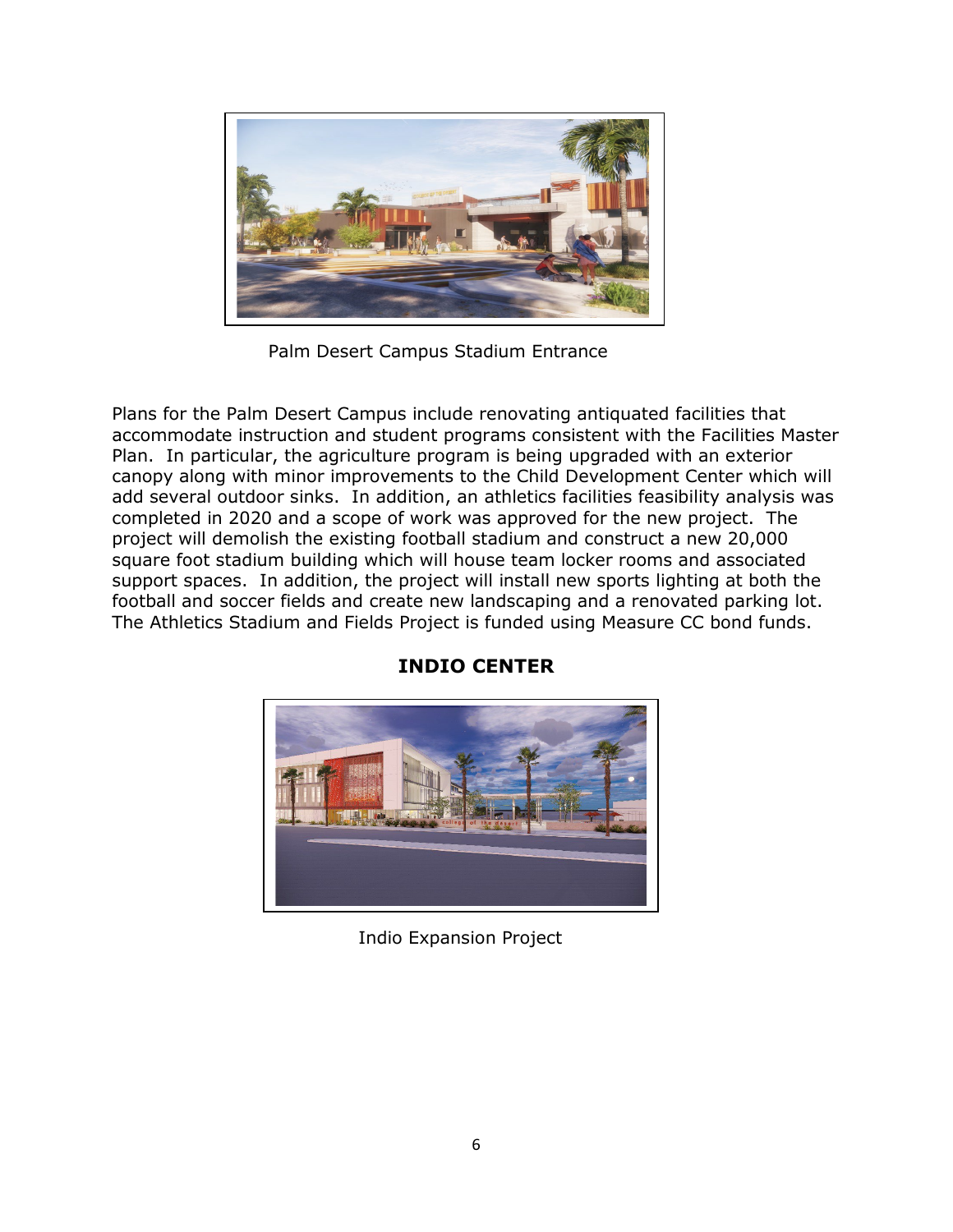

Indio Child Development Center

Construction of the Indio Center was completed in 2014, bringing much needed educational facilities to one of the fastest growing areas in the Coachella Valley. After opening, the Indio Center experienced significant enrollment increases, and it was determined that additional space would be required. The Indio Expansion Project constructs a new instructional building adjacent to the existing facility connected by a pavilion. This 67,000 square feet expansion will accommodate student support services, classrooms, class laboratories, faculty and staff offices, a student café, open study spaces and collaboration areas.

The District will also complete roughly 10,000 square feet of modest renovations to the original facility. The project was submitted to the Department of State Architect (DSA) in February 2021 and approved by the DSA in November 2021. Construction contracts were awarded in February 2022 and construction is expected to begin in Spring 2022. The project is funded using Measure CC bond funds and is scheduled for a Summer 2024 building opening, with course instruction planned for Fall 2024. Modifications to the existing building will follow with re-opening also anticipated for Fall 2024.

The Indio Child Development Center will include a new 18,000 square foot building, with 7,000 square feet of outdoor play yards and shade structures. The new building will accommodate toddler and preschool classrooms, observation and support spaces. The Indio Child Development Center is funded using Measure CC bond funds. The project was submitted to DSA in May 2021 and approved in November 2021. Bidding occurred in late February 2022. The project is planned to open the first half of 2024, in a similar time-frame as the new Indio Expansion Project.

## **PALM SPRINGS DEVELOPMENT PROJECT**

This project was initially known as the West Valley Campus – Palm Springs. In early 2016 the Desert Community College District Board of Trustees unanimously approved the acquisition of the former Palm Springs Mall site. The 2016 Campus Master Plan & Phase 1 Development Project document by Terra Nova Planning & Research, Inc. describes the District's plan to provide coursework in general and basic skills education plus targeted programs in four primary areas: hospitality and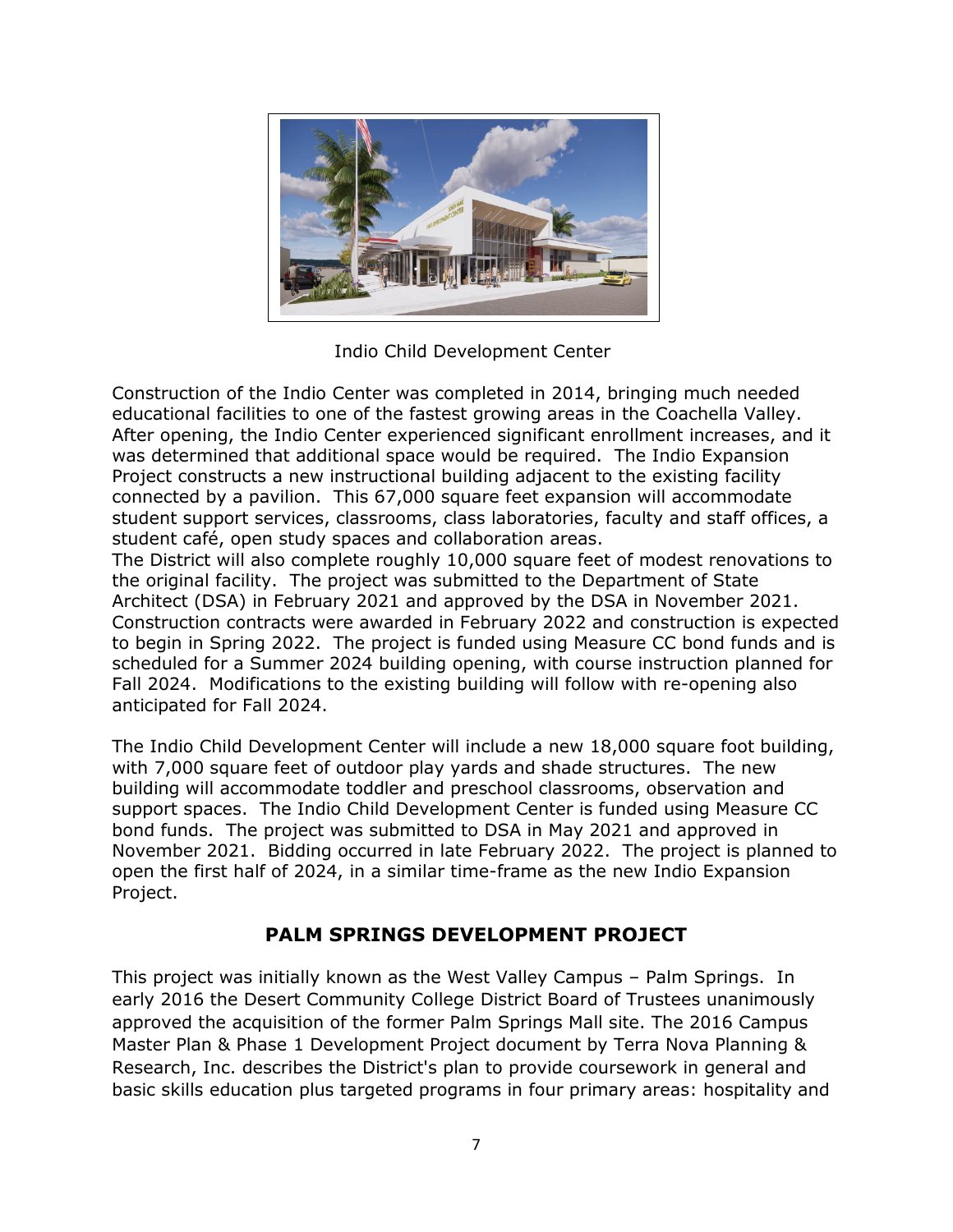culinary arts; digital media and entertainment, healthcare education; and sustainable technology. Planning for student support services and community education was also incorporated. The name was updated to the Palm Springs Development Project (PSDP) as the project evolved. In 2020, a series of programming and infrastructure documents were completed by the Pfeiffer's design studio.

In early 2021, the District developed a strategy to build the PSDP in multiple phases rather than trying to construct the entire campus all at once. A phased approach to the project was necessary to better match construction expenditures with the projected debt issuance schedule. This ensures that the promised rate to the taxpayers of no more than \$20 per \$100,000 property valuation will be honored. By fall 2021, as the District began to reopen some of its facilities following the COVID-19 pandemic shutdown, the District began a validation and update of PSDP assumptions and feasibility data based on current needs. In spring 2022, the District resumed planning meetings while simultaneously continuing work on validating and updating the data to ensure accurate programming.

### **ROARDRUNNER MOTORS**

The popular automotive technology programs will relocate from the Palm Desert campus to a new location in the Coachella Valley to provide state-of-the-art training for this rapidly changing industry. Specialized equipment and a small fleet of vehicles will be used for direct student instruction. It is planned that proximity to auto dealerships will provide students with real-world experience and strengthen workforce ties to local automobile businesses. In 2019, the District purchased land on Margo Murphy Way called Ecoplex in Cathedral City. In 2020, it became apparent that there were difficulties in developing Ecoplex, such as the steep slope, poor soil quality, water run-off challenges, and an unforeseen encroachment. These challenges with Ecoplex were estimated to decrease the usable site by approximately 40% and estimated to increase the cost of site improvements by about 22%. After careful consideration, in fall 2021, the District began investigating project site alternatives. Presentation of site alternatives and a financial review comparing the original site and the alternative site options resulted in the Board of Trustees taking action to approve the original Ecoplex property location as the future site of Roadrunner Motors at the April 22, 2022 meeting.

### **INDEPENDENT FINANCIAL AND PERFORMANCE AUDITS**

In compliance with Proposition 39, the Board of Trustees engaged the audit firm of Eide Bailly LLP to complete independent audits of the financial and construction records of the Bond programs. Copies of the bond financial and performance audit reports can be viewed on College of the Desert website using the following link: [Bond Audit Reports \(collegeofthedesert.edu\)](https://www.collegeofthedesert.edu/community/facility-plan/bond-audit-report.php)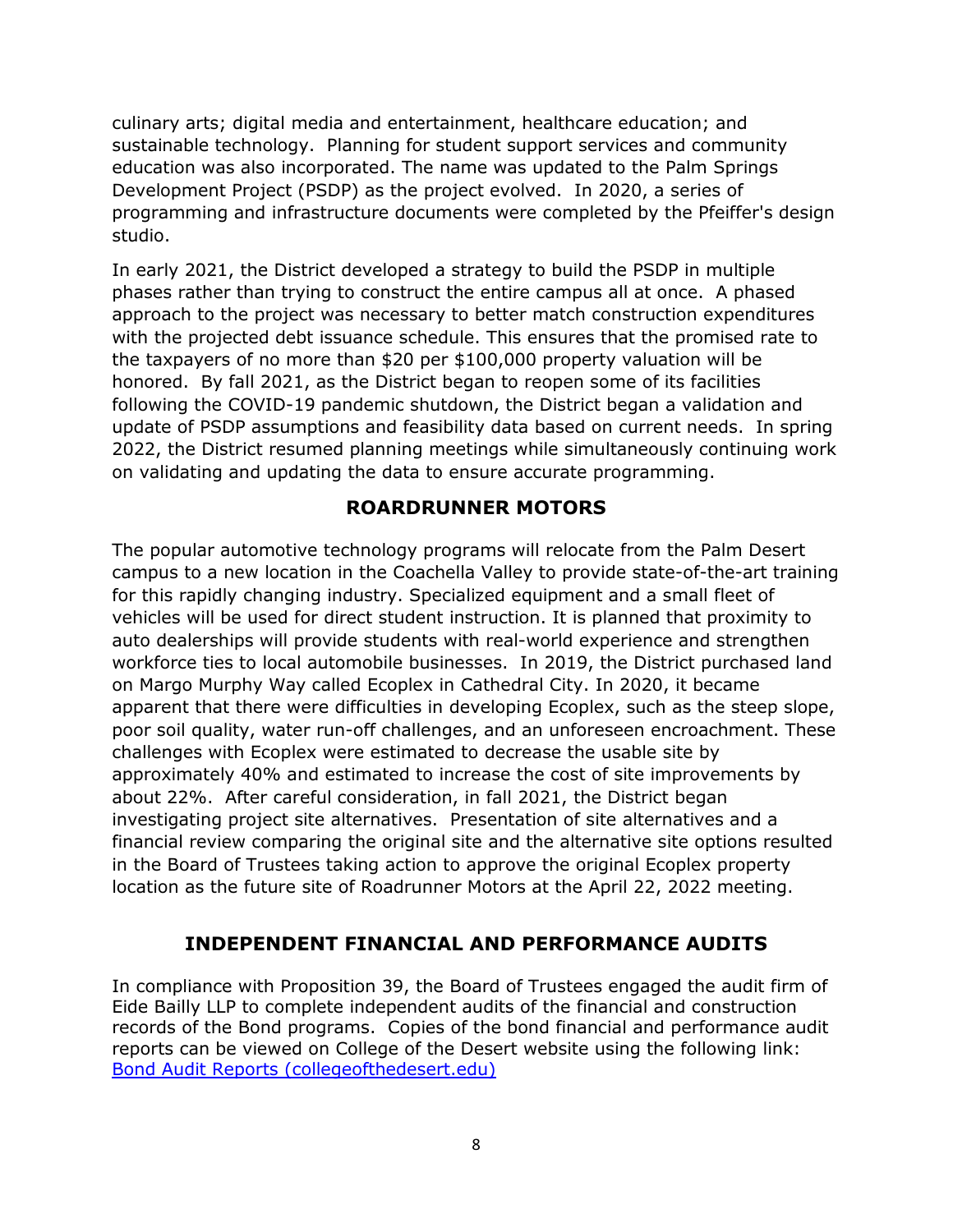The audit firm reported that the College of the Desert has appropriately accounted for the expenditures of the funds held in the Bond Fund and that such expenses were made on authorized bond projects. Further, it was noted that the funds held in the Bond Fund and expended by the District were not spent for salaries of school administrators or other operating expenses. The audit contained no adverse findings and no questioned costs were identified.

In November 2021, the Board of Trustees approved a resolution authorizing \$110,000,000 of Desert Community College Measure CC Bond funds for its capital program and approved a resolution to refinance previous general obligation bonds for taxpayer savings.

#### **BOND PROJECTS EXPENDITURES AND PROGRESS (AS OF JUNE 30, 2021)**

The following tables reflect financial reports and information presented to the Citizens' Bond Oversight Committee by District staff. The total budget does not include other funding sources, which totals \$19,494,718 million. Administrative and bond issuance costs are excluded.

| SUMMARY (as of June 30, 2021) |               | <b>ACTUAL EXPENDITURES</b> |                   |                 |                  |
|-------------------------------|---------------|----------------------------|-------------------|-----------------|------------------|
|                               |               |                            |                   |                 | <b>REMAINING</b> |
| <b>PROJECT STATUS</b>         | <b>BUDGET</b> | <b>MEASURE B</b>           | <b>MEASURE CC</b> | <b>NON-BOND</b> | <b>BUDGET</b>    |
| Active                        | \$583,931,162 | \$44,767,902               | \$43,621,243      | \$19,494,718    | \$476,047,300    |
| Completed                     | \$321,235,187 | \$257,090,722              | \$4,196,438       | \$59,948,026    | \$0l             |
| Future                        | \$2,500,000   | \$0                        | \$0               | \$0             | \$2,500,000      |
| <b>Auxiliary Operations</b>   | \$51,924,076  | \$27,865,463               | \$12,040,189      | \$0             | \$12,018,424     |
| <b>TOTAL</b>                  | \$959,590,425 | \$329,724,087              | \$59,857,870      | \$79,442,744    | \$490,565,724    |

## **Summary Table**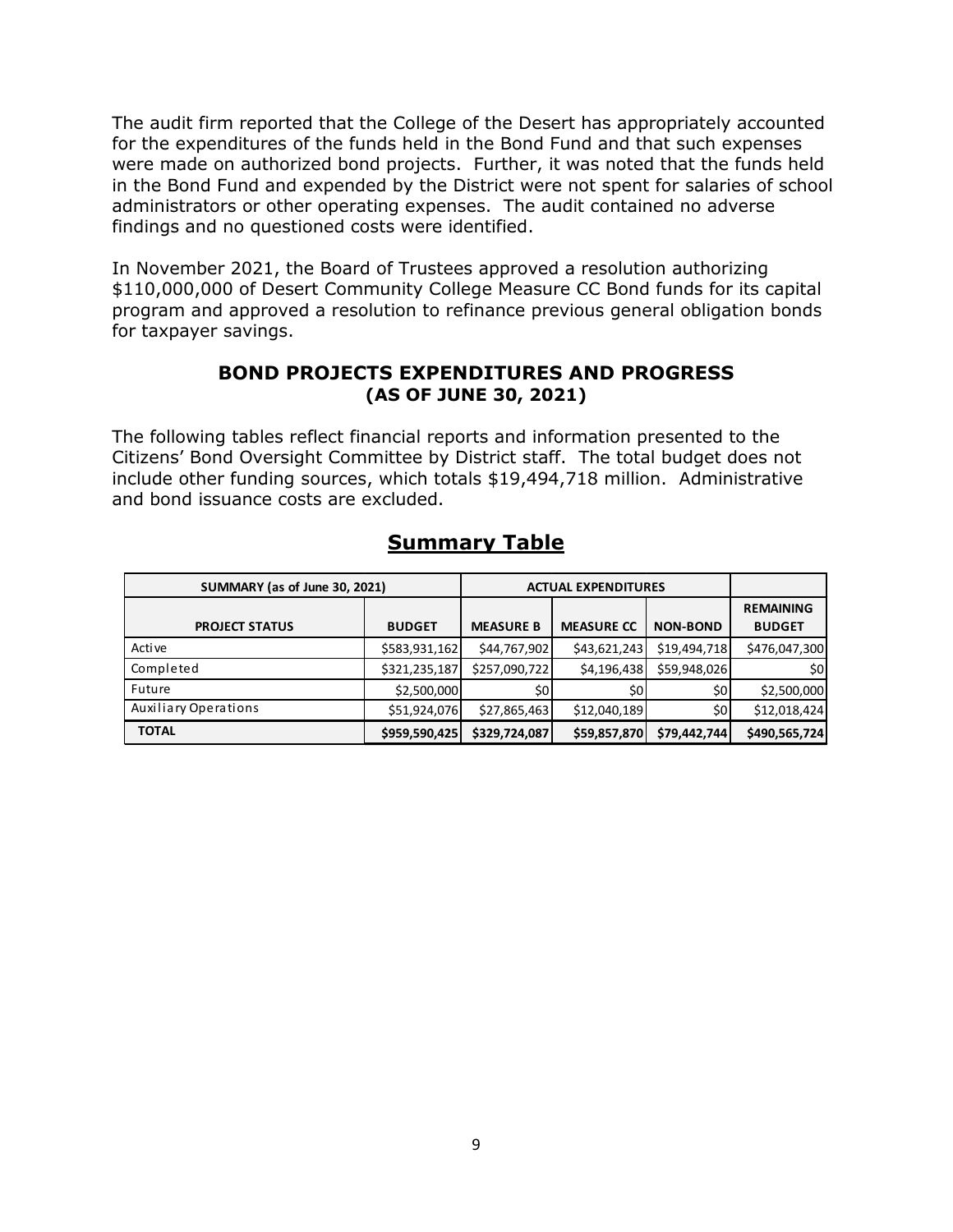# **Active Projects Table**

| REPORTED AS OF JUNE 30, 2021     |               | <b>ACTUAL EXPENDITURES</b> |                   |                 |                  |
|----------------------------------|---------------|----------------------------|-------------------|-----------------|------------------|
|                                  |               |                            |                   |                 | <b>REMAINING</b> |
| PROJECT NAME (ACTIVE)            | <b>BUDGET</b> | <b>MEASURE B</b>           | <b>MEASURE CC</b> | <b>NON-BOND</b> | <b>BUDGET</b>    |
| <b>ADA Transition Plan</b>       | \$484,935     | \$0                        |                   | \$394,422       | \$90,513         |
| Ag Canopy                        | \$174,000     | \$0                        |                   | \$106,931       | \$67,069         |
| Applied Sciences Canopy          | \$481,300     | \$0                        |                   | \$139,039       | \$342,261        |
| Athletics Stadium and Fields     | \$25,000,000  |                            | \$233,402         |                 | \$24,766,598     |
| Building C Landscape Renovation  | \$95,000      | \$0                        |                   | \$67,187        | \$27,813         |
| Campus Electronic Sign           | \$300,000     | \$20,891                   |                   | \$0             | \$279,109        |
| Campus Energy Monitoring         | \$295,801     | \$0                        |                   | \$289,570       | \$6,230          |
| Campus Signage Standards         | \$30,500      | \$0                        |                   | \$9,845         | \$20,655         |
| Cravens 269                      | \$65,000      | \$0                        |                   | \$56,783        | \$8,217          |
| Gates and Bollards               | \$189,000     | \$0                        |                   | \$172           | \$188,828        |
| <b>HILB Site Modifications</b>   | \$96,000      | \$0                        |                   | \$75,704        | \$20,296         |
| HILB and C Building              | \$34,477,444  | \$5,149,960                | \$27,405,722      | \$250           | \$1,921,512      |
| Indio Bookstore Remodel          | \$208,000     | \$0                        |                   | \$35,412        | \$172,588        |
| Indio CDC                        | \$22,081,071  |                            | \$961,756         | \$774,070       | \$20,345,245     |
| Indio Campus Expansion           | \$67,500,000  | \$603,564                  | \$2,802,037       | \$7,833         | \$64,086,566     |
| <b>Indio Modulars</b>            | \$831,240     | \$0                        |                   | \$744,630       | \$86,610         |
| Indio Modulars #2                | \$945,000     | \$0                        |                   | \$792,236       | \$152,764        |
| Infrastructure Upgrade - Ph III  | \$11,732,136  | \$11,082,594               |                   | \$647,042       | \$2,500          |
| Mecca/Thermal Campus             | \$26,308,991  | \$102,597                  |                   | \$0             | \$26,206,394     |
| North Annex Two                  | \$885,000     | \$0                        |                   | \$724,119       | \$160,881        |
| Old Warehouse Renovation         | \$957,582     | \$0                        |                   | \$953,266       | \$4,316          |
| PSD Office Remodel               | \$59,000      | \$0                        |                   | \$48,755        | \$10,245         |
| Palm Springs Development Project | \$350,000,000 | \$19,647,456               | \$11,502,056      | \$3,151,134     | \$315,699,354    |
| Palm Springs Modulars            | \$7,010,000   | \$5,111,070                | \$387,231         | \$1,036,089     | \$475,610        |
| Pollock Theater                  | \$50,000      | \$0                        |                   | \$41,900        | \$8,100          |
| Quad Sculpture                   | \$815,000     | \$0                        |                   | \$25,500        | \$789,500        |
| RDA Small Maintenance Projects   | \$3,506,393   | \$0                        |                   | \$3,274,273     | \$232,120        |
| <b>Roadrunner Motors</b>         | \$23,049,769  | \$3,049,769                | \$329,039         | \$0             | \$19,670,961     |
| S/A Maker Space                  | \$27,000      | \$0                        |                   | \$21,566        | \$5,434          |
| South Annex Assessment Testing   | \$146,000     | \$0                        |                   | \$16,430        | \$129,570        |
| South/East Annex                 | \$6,130,000   | \$0                        |                   | \$6,060,559     | \$69,441         |
| <b>TOTAL (ACTIVE)</b>            | \$583,931,162 | \$44,767,902               | \$43,621,243      | \$19,494,718    | \$476,047,300    |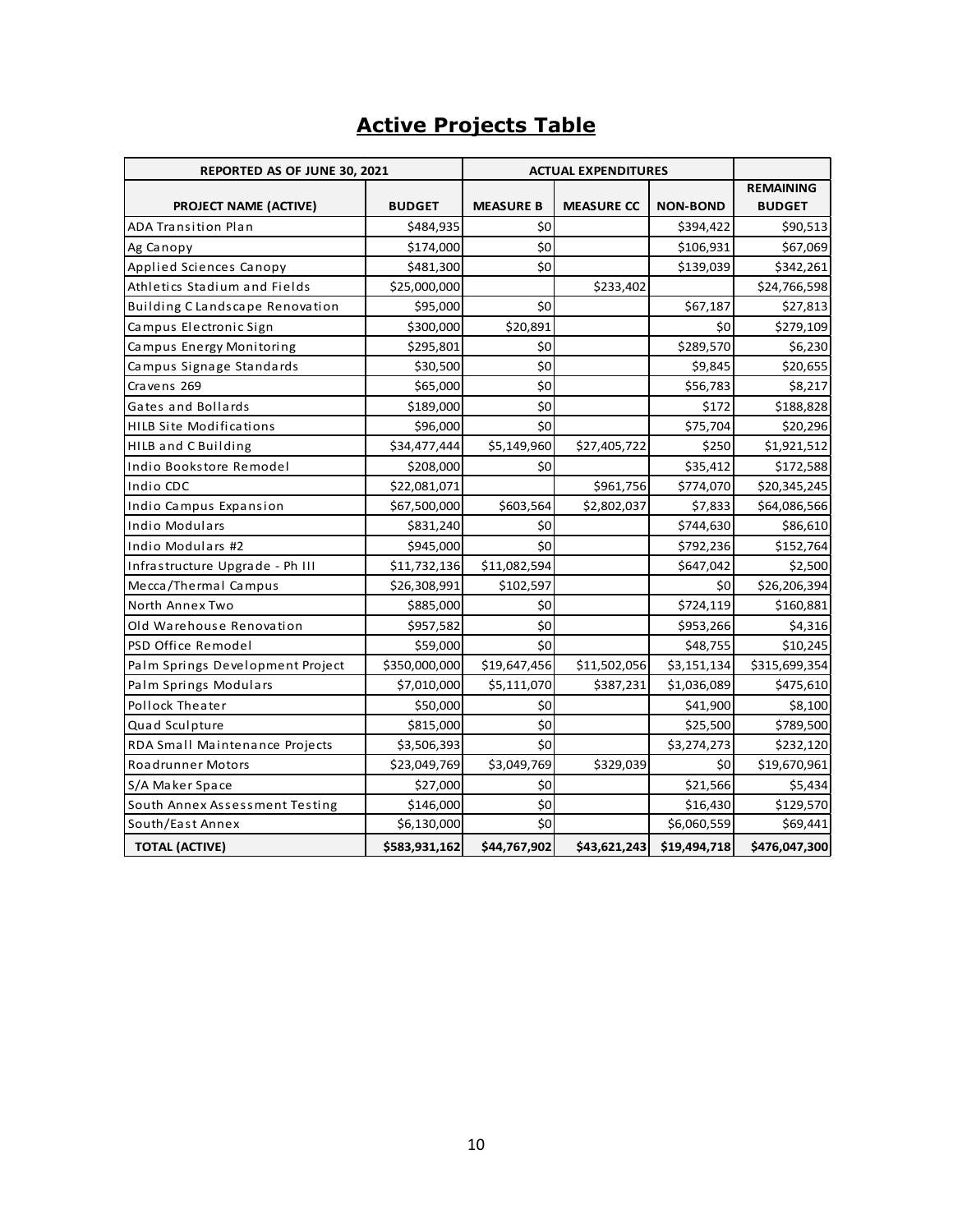# **Completed Projects Table**

|                                                                          |                                | PROJECT NAME (COMPLETED)                                               |                                |
|--------------------------------------------------------------------------|--------------------------------|------------------------------------------------------------------------|--------------------------------|
| <b>PROJECT NAME (COMPLETED)</b><br>2nd Floor Diesel Mechanics Renovation | <b>FINAL COST</b><br>\$703,992 | Demo Central Annex / Cooling Tower                                     | <b>FINAL COST</b><br>\$336,262 |
| <b>Adjunct Faculty Office Renovation</b>                                 | \$966,211                      | Desert Energy Enterprise Center                                        | \$14,220                       |
| Admin. Bld. Conf. Rm                                                     | \$254,270                      | Desert Hot Springs                                                     | \$1,140                        |
| Admin. Toilet Rm. Reconfig.                                              | \$181,320                      | Desert Hot Springs Campus Renovation                                   | \$691,635                      |
| Administration Building                                                  | \$47,647                       | Diesel Mechanics Flooring                                              | \$14,154                       |
| Ag Science Project                                                       | \$105,804                      | Diesel Mechanics Lifts                                                 | \$7,500                        |
| Alumni Centre                                                            | \$2,714,816                    | Dining Facility Renovation                                             | \$5,399,910                    |
| <b>Applied Sciences</b>                                                  | \$12,125,867                   | Dream Center                                                           | \$390,453                      |
| Applied Sciences Solar Yard                                              | \$43,223                       | ECE Build Back / Fire Repairs                                          | \$1,539,763                    |
| Aquatics Swimming Pool Demolition                                        | \$310,103                      | Facilities Yard Improvements                                           | \$416,825                      |
| Art 100 Renovation                                                       | \$401,864                      | Foundation Office Furniture                                            | \$57,757                       |
| ASCOD Offices                                                            | \$120,277                      | Fred Waring Entrance Paving                                            | \$238,925                      |
| Athletic Facilities                                                      | \$21,476,803                   | Friends of The Library                                                 | \$120,391                      |
| Athletics Precinct Master Plan - Phase I                                 | \$20,432                       | Golf Academy Lighting Improvements                                     | \$119,113                      |
| <b>Barker Nursing Complex</b>                                            | \$10,973,913                   | Golf Ball Screening                                                    | \$64,663                       |
| Baseball Scoreboard                                                      | \$77,711                       | Gym Concessions Room 3 Remodel                                         | \$8,451                        |
| <b>BEEPS Salad Bar</b>                                                   | \$51,641                       |                                                                        | \$144,679                      |
| Berger Faculty Innovation Center                                         | \$349,000                      | Gymnasium Quick Start Repairs                                          | \$399,540                      |
|                                                                          |                                | Imaging                                                                |                                |
| <b>Black Student Success Center</b><br>Bond Office Modular               | \$32,953<br>\$462,815          | Indio Campus                                                           | \$24,123,997                   |
|                                                                          |                                | Indio Campus Retail Space/Classroom                                    | \$1,589,125                    |
| <b>Burn Tower</b>                                                        | \$2,875,267                    | Indio Student Kiosk                                                    | \$925,398                      |
| <b>Business Building Renovation</b>                                      | \$4,598,036                    | Institutional Effectiveness Renovation                                 | \$243,369                      |
| Campus IT Infrastructure                                                 | \$2,498,904                    | KCOD Antenna                                                           | \$16,084                       |
| Campus Standards & Design                                                | \$615,343                      | KCOD Radio Station                                                     | \$192,104                      |
| Career & Workforce Solutions Center                                      | \$299,875                      | LA-13 Computer Lab                                                     | \$35,463                       |
| Carol Meier Hall 1 & 4                                                   | \$145,999                      | M1 Renovation                                                          | \$125,028                      |
| Carol Meier Lecture Hall Roof Repair                                     | \$317,728                      | M <sub>2</sub>                                                         | \$118,495                      |
| CDC Re-Roof                                                              | \$57,487                       | Math Science Technology Center                                         | \$24,303,698                   |
| <b>CDC Shade Structures</b>                                              | \$142,645                      | Mecca/Thermal Campus Expansion & Lab Redesign                          | \$3,440,913                    |
| CDC/ECE Laundry                                                          | \$37,393                       | Mecca-Thermal Interim Modulars                                         | \$9,913,929                    |
| Central Annex Village                                                    | \$2,308,330                    | Mecca-Thermal Septic Sewer System                                      | \$288,401                      |
| Central Campus Quad Renovation                                           | \$4,233,938                    | Monterey Entrance                                                      | \$5,417,239                    |
| Central Campus Redevelopment - Legacy<br>Central Plant                   | \$1,808,503                    | Monterey Wall & Landscaping<br><b>MSTC Renovation</b>                  | \$1,544,946<br>\$85,782        |
| Central Plant MBCx                                                       | \$13,127,485<br>\$3,335,803    |                                                                        | \$16,516                       |
| Central Plant Renovation                                                 | \$1,253,410                    | Music Building Interior Storage<br>Music Building Shade Structure Demo | \$52,000                       |
| Child Development Center                                                 | \$6,066,890                    | Nursing Building Renovation                                            | \$3,538,287                    |
| Child Development Center Outdoor Lab                                     | \$709,679                      |                                                                        | \$125,741                      |
| Classroom Utilization Study                                              | \$42,000                       | Nursing Building Rm.10<br>Old Art Building Renovation                  | \$332,997                      |
|                                                                          | \$20,258,662                   |                                                                        |                                |
| Communication Building<br>Contractor Lay Down Area                       | \$724,890                      | Parking Lot Improvement<br>Parking Ticket Machines                     | \$286,588<br>\$81,324          |
| Cravens Student Services Center                                          | \$22,954,847                   | Pavement Removal North Alumni Road                                     | \$28,721                       |
| CSSC 2nd Floor Wall Opening                                              | \$4,864                        | Ph I - Infrastructure Upgrade                                          | \$14,512,593                   |
| <b>CSSC Second Floor Renovation</b>                                      | \$148,060                      | Ph II - Infrastructure Upgrade                                         | \$11,727,628                   |
| CSSC Vet. Ctr. Furniture                                                 | \$15,405                       | Practice Fields Lighting Improvements                                  | \$266,772                      |
| Culinary Kitchen                                                         | \$410,529                      | Prop 39 - Year 1 RCX                                                   | \$343,194                      |
| Date Palm Removal                                                        | \$311,447                      | Prop 39 - Year 2                                                       | \$355,300                      |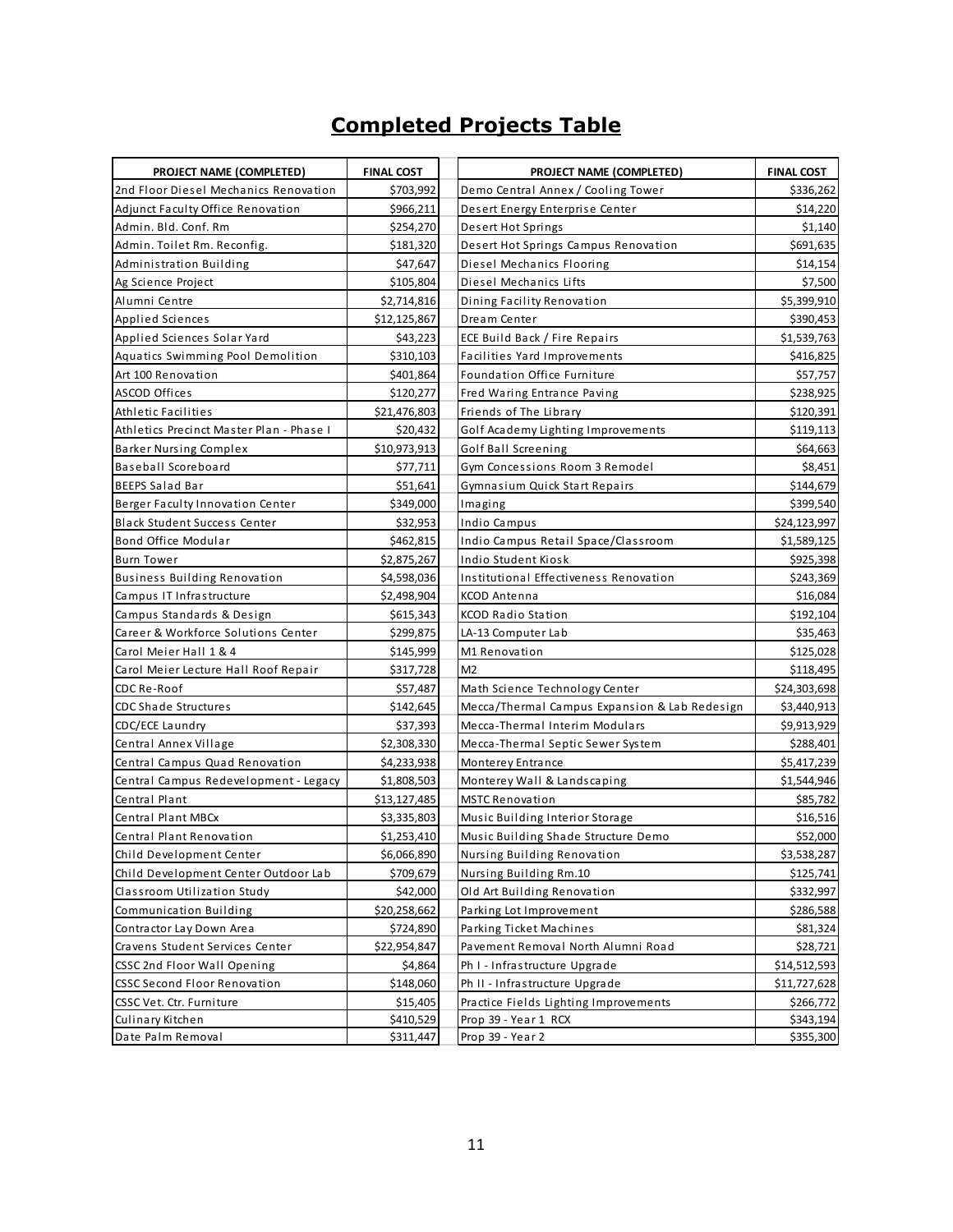| PROJECT NAME (COMPLETED)              | <b>FINAL COST</b> |  |
|---------------------------------------|-------------------|--|
| Prop 39 - Year 3                      | \$241,432         |  |
| Prop 39 - Year 4 and Year 5           | \$656,987         |  |
| PSA Parking & Mag. Falls Entrance     | \$949,794         |  |
| PSA ROOM 16                           | \$228,621         |  |
| Public Safety Academy                 | \$14,917,722      |  |
| Relocations                           | \$568,049         |  |
| Road Repair                           | \$480,247         |  |
| Safety/Security Improvements CDC & AR | \$256,377         |  |
| Scene Shop                            | \$75,654          |  |
| Science Labs                          | \$223,624         |  |
| Security Cameras & Emergency Phones   | \$132,450         |  |
| Sidewalk Repairs                      | \$38,846          |  |
| Site Remediation                      | \$318,301         |  |
| Soccer Field Lighting                 | \$57,449          |  |
| Sociology Classroom Furniture         | \$142,293         |  |
| Softball Field Lighting               | \$790,524         |  |
| Softball Stadium                      | \$1,093,803       |  |
| Solar Photovoltaic System             | \$14,022,190      |  |
| South Annex - HR Renovation           | \$106,871         |  |
| South Annex 13 Remodel                | \$54,815          |  |
| South Annex 3 & 8 Remodel             | \$72,024          |  |
| South Annex Ph I                      | \$273,569         |  |
| South Annex Ph II                     | \$1,027,825       |  |
| South Annex Ph III - DSPS Modulars    | \$646,294         |  |
| South Annex Tenant Improvement        | \$39,127          |  |
| South Parking Lot                     | \$1,004,767       |  |
| Modulars                              | \$1,920,155       |  |
| Stadium Showers & Lockers             | \$37,187          |  |
| Stagecraft Shop                       | \$2,042,836       |  |
| Storm Drain Outlet Structure          | \$1,563,111       |  |
| Telephone Systems / VOIP Upgrade Ph I | \$964,487         |  |
| Temporary Access Road                 | \$87,252          |  |
| Temporary Dining Facility             | \$752,840         |  |
| Transfer Center Renovation            | \$424,066         |  |
| Velma Dawson House Lot                | \$27,500          |  |
| Visual Arts Building                  | \$8,434,163       |  |
| Visual Arts Canopy                    | \$194,258         |  |
| Visual Arts Kiln Building Demo        | \$179,079         |  |
| Wayfinding                            | \$473,684         |  |
| Wayfinding - Phase 2                  | \$197,543         |  |
| Weatherproofing                       | \$459,990         |  |
| Weight/Training Rooms                 | \$1,255,138       |  |
| Western Parking Lot                   | \$2,564,965       |  |
| Western Parking Lot Landscaping       | \$266,422         |  |
| Wireless Access Project               | \$322,555         |  |
| WVC Palm Springs Campus - Legacy      | \$5,927,213       |  |
| TOTAL - COMPLETED PROJECTS            | \$321,235,187     |  |